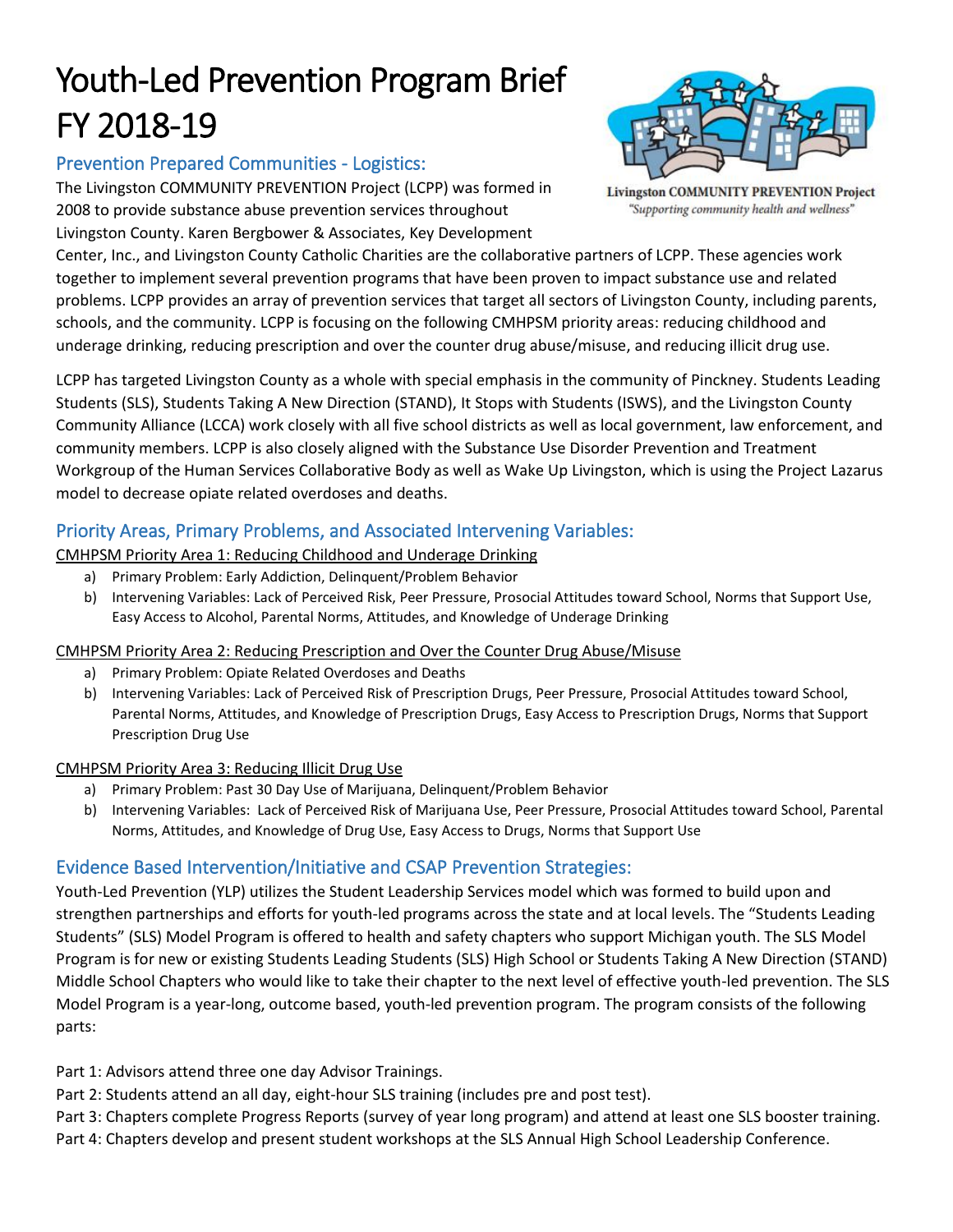LCPP adopted this model to implement in the Pinckney area as a youth-led prevention group. The focus of this program is to enhance protective factors by building upon and developing peer to peer prevention, service learning and community service, and positive youth development/empowerment to promote the highest mental, emotional, and behavioral well-being of youth. This is a comprehensive program for youth that engages educators, parents, and communities by combining environmental prevention strategies and individual prevention strategies to support the positive attitudes, choices, and behaviors of youth in a community.

As a youth-led program, SLS, STAND, and ISWS utilize interactive techniques, peer discussion groups, parent planning and involvement meetings, and community support. These techniques are paramount in building up protective factors and assets for youth, helping youth maneuver through life's transitions, promoting and encouraging positive outcomes in opportunities and relationships, creating academic success, decreasing stigma regarding social norms, and delaying the onset of ATOD use.

Youth-Led Prevention provides alternative activities for the youth in Pinckney. Examples of these activities include the annual Homecoming activities, collaboration with other Pinckney community events, like the United Way Day of Caring, or participating in ongoing campaigns.

### Overview:

In 2017, ISWS evolved into a more unified group as we embodied the SAMHSA Model Program Student Leadership

Services youth-led prevention format. We became Students Leading Students (SLS) at the high school and Students Taking A New Direction (STAND) at the middle school. As not to give up our entire history, our students at Navigator Upper Elementary still use ISWS as their group name. Our goal for the year was to promote our group, show off our new logo, and stay active and involved in all aspects of the Pinckney community. We were very busy!



Our groups worked at all levels to offer opportunities for fun and engaging activities that supported service learning and promoted non-using attitudes and behaviors.









Youth from Navigator, Pathfinder, and the High School worked collaboratively on many prevention projects throughout the year. These projects included Red Ribbon week, the MOST campaign, and mentoring other youth-led prevention groups. Students from the summer program had an opportunity to be involved in Movies in the Park with the Pinckney Community Youth Development Initiative. The summer youth-led prevention group also made time for fun and engaging activities, such as a summer kick-off event and an art show in the Hub.



At Navigator, where we had as many as 25 active students, it was our intention to inform and educate about prevention and community issues such as bullying, kindness, healthy choices, and best decisions. ISWS highlighted the importance of living your best life by staying active and involved in appropriate activities and engaging prevention education. ISWS worked on many projects during the school year including the school store, the cereal drive, and the spring carnival. Through the student's efforts they were able to raise enough money to offer a photo booth at the year-end field day.